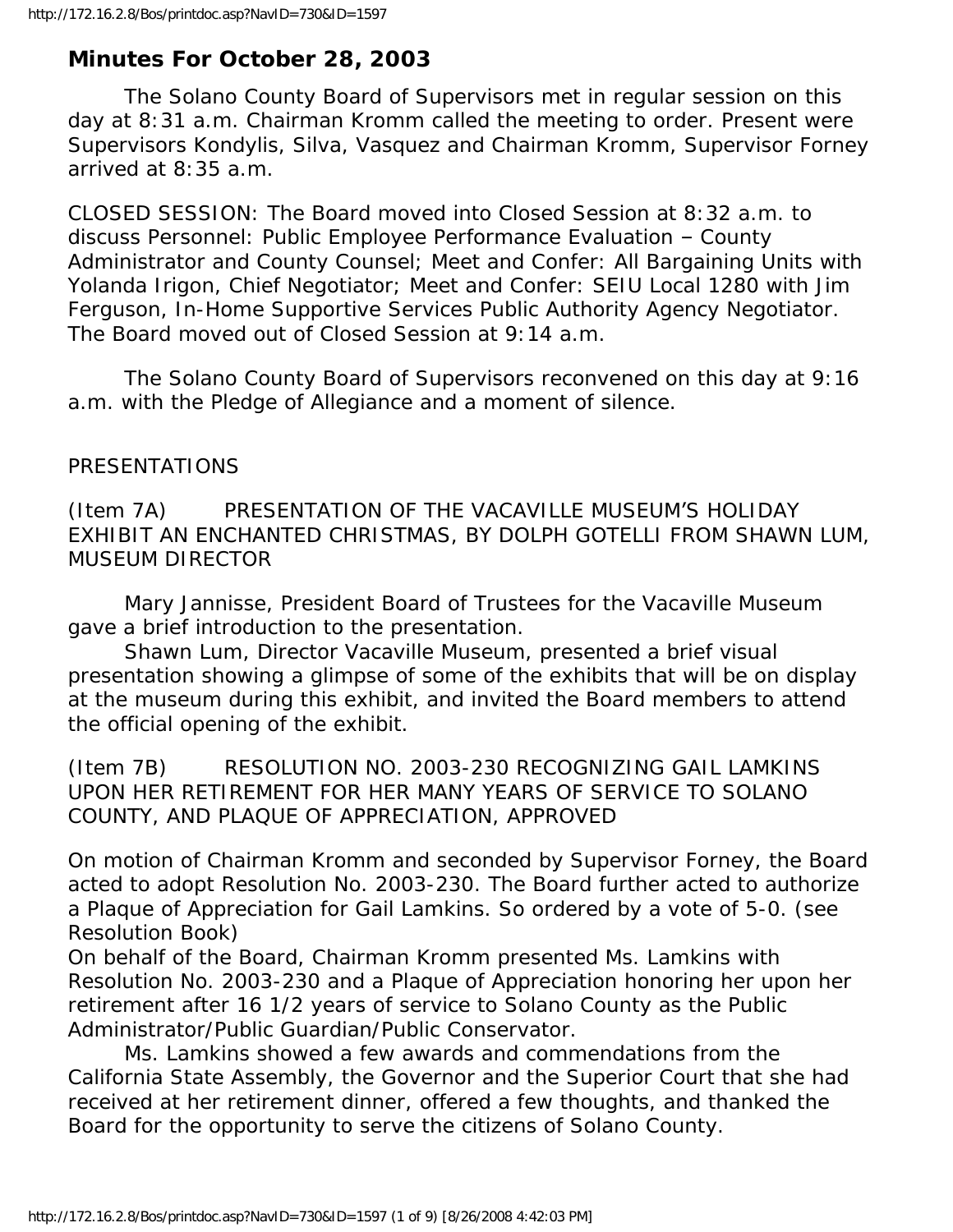http://172.16.2.8/Bos/printdoc.asp?NavID=730&ID=1597

(Item 7C) RESOLUTION NO.2003-231 RECOGNIZING ROBERT E. RUARK UPON HIS RETIREMENT FOR HIS MANY YEARS OF SERVICE TO SOLANO COUNTY, AND PLAQUE OF APPRECIATION, APPROVED

On motion of Supervisor Vasquez and seconded by Chairman Kromm, the Board acted to adopt Resolution No. 2003-231. The Board further acted to authorize a Plaque of Appreciation for Robert E. Ruark. So ordered by a vote of 5-0. (see Resolution Book)

On behalf of the Board, Chairman Kromm presented Mr. Ruark with Resolution No. 2003-231 and a Plaque of Appreciation honoring him upon his retirement after 14 years of service to Solano County as a Welfare Fraud Manager in the Department of Health and Social Services.

### PUBLIC COMMENT ON CONSENT CALENDAR

(Item 21A) Adoption of a resolution approving the Solano Land Trust proposal to the California Department of Conservation for grant funding under the California Farmland Conservancy Program to purchase a 535-acre conservation easement on the Martell Ranch Property located in the northern portion of Pleasants Valley.

 Supervisor Vasquez posed questions regarding the definition of long-term agriculture, responding Harry Englebright, Department of Environmental Management, noted the different definitions relating to farmable units in different uses, and further discussed the purchase of the conservation easement, the current use of that land and the continuing use as grazing land.

 Supervisor Vasquez noted the need to keep large tracks of land together to keep then viable agricultural units.

APPROVAL OF AGENDA

On motion of Supervisor Kondylis and seconded by Supervisor Silva, the Board acted to approve the submitted Agenda, incorporated herein by reference, with the following modifications:

 (Item 18A) Approval of the agreement with the Workforce Investment Board of Solano County (WIB) for provision of job training and employment services under the Workforce Investment Act for the period of November 1, 2003 through September 30, 2006, removed from the Consent Calendar.

 (Item 20B) Authorization to solicit proposals for bridge design on Cook Lane, Cordelia Road, Gordon Valley Road, Pleasants Valley Road and Stevenson Bridge Road; authorize the Transportation Director to execute contracts with the best qualified consultants, removed from the Consent Calendar.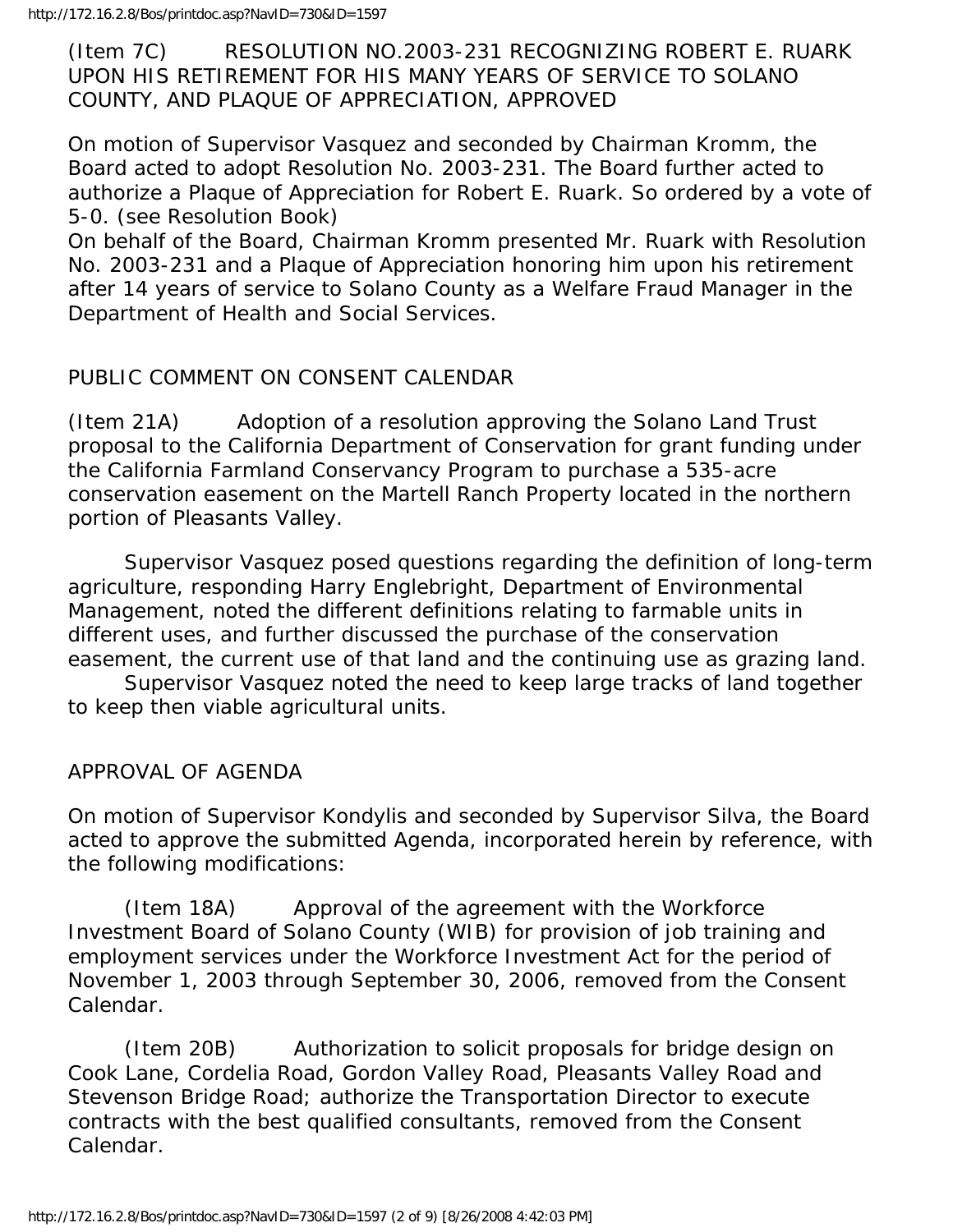So ordered by a vote of 5-0.

#### CONSENT CALENDAR

On motion of Supervisor Kondylis and seconded by Supervisor Silva, the Board acted to approve the following Consent Calendar items by a vote 5-0.

(Item 13) MINUTES OF THE BOARD OF SUPERVISORS MEETING OF SEPTEMBER 23, 2003, OCTOBER 7, 2003; RURAL NORTH VACAVILLE WATER DISTRICT OCTOBER 7, 2003; IN-HOME SUPPORTIVE SERVICES SEPTEMBER 23, 2003, as outlined in the Agenda Submittal from the Clerk of the Board dated October 28, 2003, incorporated herein by reference, approved.

(Item 14) PROCLAMATION RECOGNIZING THE MEMBERS OF ALOOMA TEMPLE NO. 212 AND ALOOMA COURT NO. 198, as outlined in the Agenda Submittal from the Board of Supervisors dated October 28, 2003, incorporated herein by reference, approved.

(Item 15) SELECTION OF AND AGREEMENT WITH PIXXURES, INC. TO PROVIDE 2003 DIGITAL ORTHOPHOTOGRAPHY OF THE COUNTY, as outlined in the Agenda Submittal from Management Information Services dated October 28, 2003, incorporated herein by reference, approved and County Administrator authorized to sign said contract on behalf of Solano County and any amendments within 10% of the original contract amount.

(Item 16) ORDINANCE NO. 1637 AUTHORIZING AN AMENDMENT TO THE CONTRACT BETWEEN THE SOLANO COUNTY BOARD OF SUPERVISORS AND THE BOARD OF ADMINISTRATION OF THE CALIFORNIA PUBLIC EMPLOYEES' RETIREMENT SYSTEM TO PROVIDE 2% @ 50 FOR CORRECTIONAL OFFICERS, adopted. (see Ordinance Book)

(Item 17) TREASURER'S QUARTERLY REPORT FOR THE PERIOD OF JULY 1, 2003 THROUGH SEPTEMBER 30, 2003, as outlined in the Agenda Submittal from the Treasurer-Tax Collector-County Clerk dated October 28, 2003, incorporated herein by reference, approved.

(Item 18B) WORKFORCE INVESTMENT ACT STRATEGIC FIVE YEAR PLAN - FOURTH YEAR PLAN MODIFICATION, as outlined in the Agenda Submittal from the Work Force Investment Board of Solano County dated October 28, 2003, incorporated herein by reference, approved and Chairman authorized to sign said modification on behalf of Solano County.

(Item 19A) CONTRACT AMENDMENT WITH DENTRUST DENTAL OF CALIFORNIA RE DENTAL SERVICES TO INMATES, as outlined in the Agenda Submittal from the Sheriff's Office dated October 28, 2003, incorporated herein by reference, approved and Chairman authorized to sign said amendment on behalf of Solano County.

(Item 19B) SUPPLEMENTAL LAW ENFORCEMENT SERVICES FUND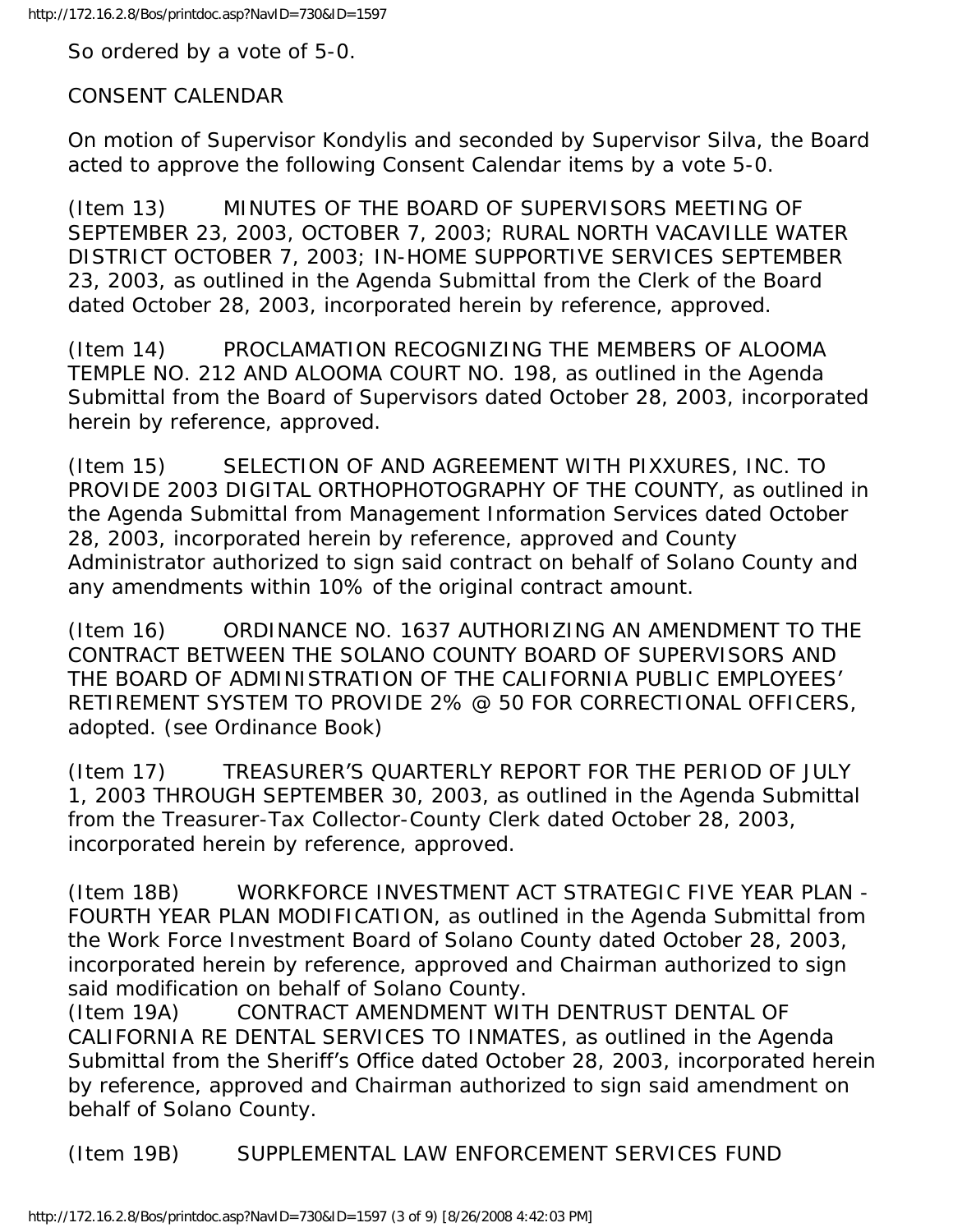SPENDING PLAN FOR FY2003/04, as outlined in the Agenda Submittal from the Sheriff's Office dated October 28, 2003, incorporated herein by reference, approved.

(Item 20A) AGREEMENT WITH THE YOLO-SOLANO AIR QUALITY MANAGEMENT DISTRICT RE IMPROVEMENTS TO RUNGE ROAD AND OLD DAVIS ROAD, as outlined in the Agenda Submittal from Transportation dated October 28, 2003, incorporated herein by reference, approved and County Administrator authorized to sign said contract on behalf of Solano County.

(Item 21A) RESOLUTION NO. 2003-232 APPROVING THE EASEMENT PROPOSAL TO THE CALIFORNIA DEPARTMENT OF CONSERVATION'S CALIFORNIA FARMLAND CONSERVANCY PROGRAM FOR THE MARTELL RANCH AGRICULTURAL CONSERVATION EASEMENT, adopted. (see Resolution book)

(Item 21B) RESOLUTION NO. 2003-233 APPROVING GRAZING LEASE WITH PACIFIC LIVESTOCK, INC. ON THE 288 ACRE WILCOX RANCH TRIANGLE PROPERTY, adopted. (see Resolution Book)

(Item 22) RESOLUTION NO. 2003-234 APPROVING THE RECORDS RETENTION SCHEDULE FOR THE DEPARTMENT OF AGRICULTURE, adopted. (see Resolution Book)

### **ORDERS**

(Item 18.A) AGREEMENT WITH THE WORKFORCE INVESTMENT BOARD OF SOLANO COUNTY (WIB) RE JOB TRAINING AND EMPLOYMENT SERVICES, APPROVED

The Board was provided with an Agenda Submittal from Workforce Investment Board (WIB) of Solano County dated October 28, 2003, incorporated herein by reference, regarding the provision of job training and employment services throughout the County.

Supervisor Kondylis expressed her ongoing opposition to the level of authorization of contracts, as with this one at \$25,000, those do not have to come to the Board for approval.

 On motion of Chairman Kromm and seconded by Supervisor Silva, the Board acted to approve the agreement with WIB and to authorize the Chairman to sign said contract on behalf of Solano County. So ordered by a vote of 4-1, Supervisor Kondylis voted no.

(Item 20B) REQUEST FOR PROPOSALS FOR BRIDGE DESIGN ON COOK LANE, CORDELIA ROAD, GORDON VALLEY ROAD, PLEASANTS VALLEY ROAD AND STEVENSON BRIDGE ROAD, APPROVED

The Board was provided with an Agenda Submittal from the Department of Transportation dated October 28, 2003, incorporated herein by reference,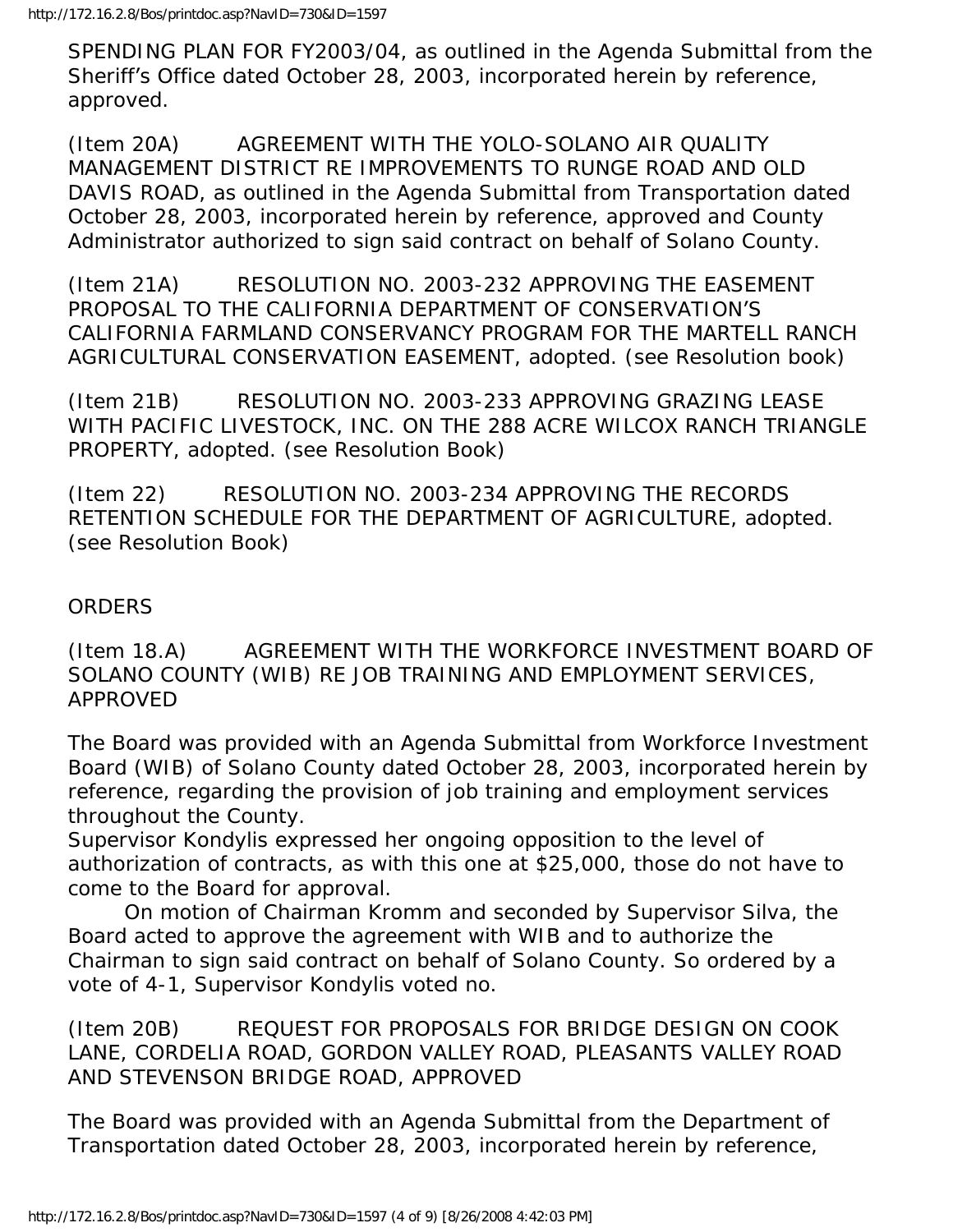regarding authorization to solicit proposals for replacement bridge design work. Supervisor Kondylis expressed concern with the style of replacement bridges, and would like to see esthetically pleasing bridge designs for the replacement bridges, noting the importance of the design to the landscape.

Director of Transportation Charlie Jones noted recent changes to the guard rails and barriers that appear to be of the old design, and noted this agreement is to hire the consultants for the design, the designs would be brought back to the Board prior to construction, and that the construction of these bridges will be over the next one to five years.

Supervisor Forney noted the need for more public input on the bridge designs. Chairman Kromm noted consensus for the contractor to present conceptual drawings prior to approval and construction.

 On motion of Supervisor Forney and seconded by Supervisor Kondylis, the Board acted to authorize solicitations for Request for Proposals, and to authorize the Transportation Director to execute contracts with the best qualified consultants. So ordered by a vote of 5-0.

(Item 24A) SUPERVISOR BARBARA KONDYLIS REAPPOINTED AS MEMBER AND SUPERVISOR JOHN SILVA REAPPOINTED AS ALTERNATE TO THE CSAC 2003 BOARD OF DIRECTORS

 On motion of Chairman Kromm and seconded by Supervisor Forney, the Board acted to reappoint Supervisor Kondylis as the member and to reappoint Supervisor Silva as the Alternate Member to the CSAC Board of Directors for the 2004 term. So ordered by a vote of 5-0.

(Item 24B) RESPONSE TO THE SOLANO COUNTY 2002-2003 GRAND JURY FINAL REPORT, APPROVED

Charlene Ping, County Administrator's Office, reviewed the information contained in the Agenda Submittal from her department dated October 28, 2003, incorporated herein by reference, regarding the proposed response to the 2002/2003 Grand Jury Final Report.

Donald Tipton, Vallejo, voiced concern with several areas in the Grand Jury Report relating to the Homeacres area addressing zoning, code enforcement, code enforcement staffing, blight, and emphasized the need to remedy the problems referenced to Homeacres. Homeacres needs help.

Responding to questions posed by Chairman Kromm regarding hiring a Code Enforcement Officer, Director of Environmental Management Birgitta Corsello outlined a brief history of the Code Enforcement Division that began in 1993, lack of funding, the use of extra help, and the planned use of other staff during slow periods to assist with code enforcement.

Supervisor Silva discussed the work that has been done to increase code enforcement activities in the Homeacres area, working with the sheriff's regarding Homeacres, ongoing progress, grand fathered businesses in the area, ongoing work regarding zoning compliance, and looking for a place to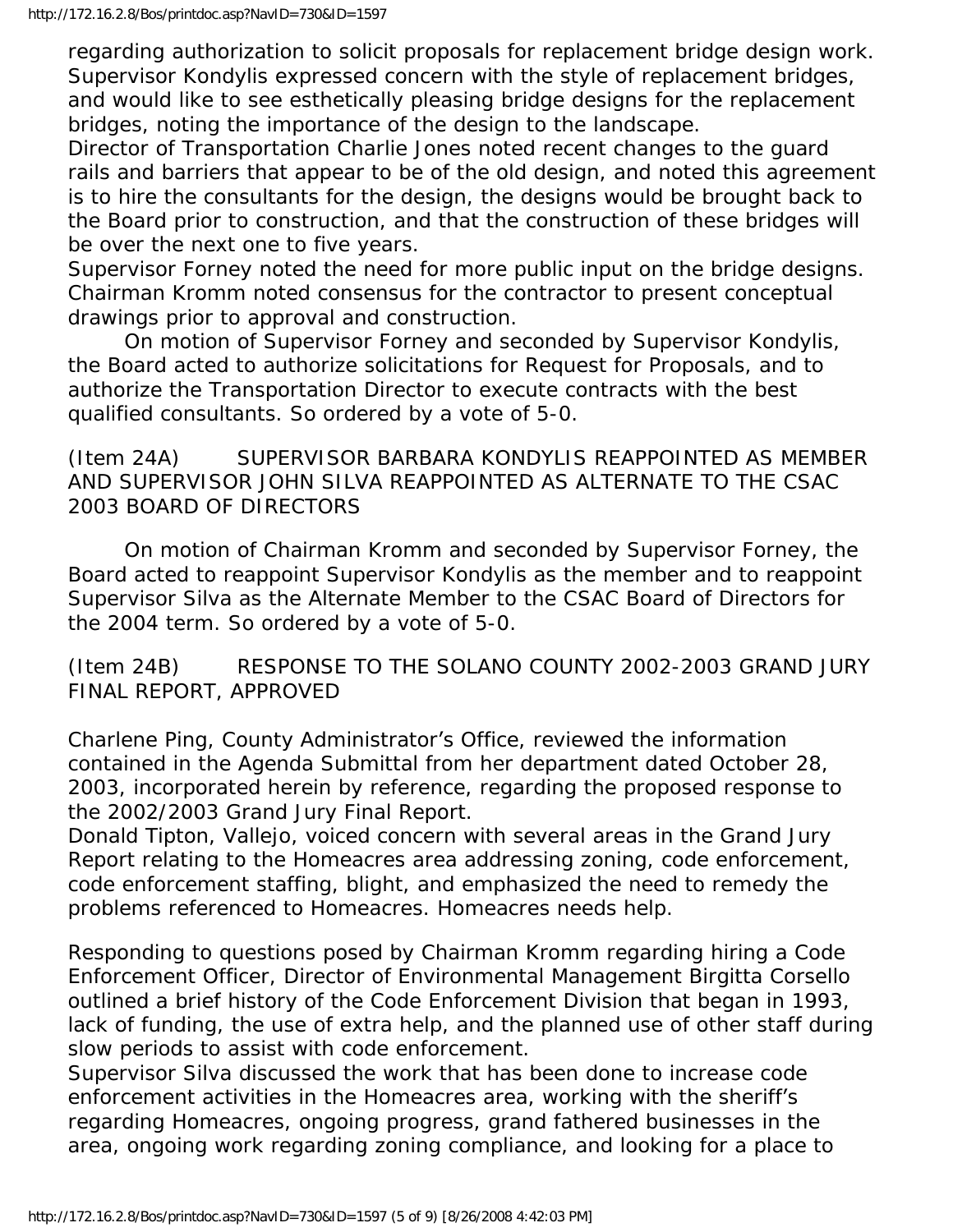conduct community meetings.

Ms. Corsello discussed cases that have and are being prosecuted by County Counsel as an additional tool being used for code enforcement.

 On motion of Supervisor Kondylis and seconded by Supervisor Silva, the Board acted to accept the response to the 2002/2003 Grand Jury Final Report. So ordered by a vote of 5-0.

(Item 24C) ORDINANCE REGARDING CHANGING THE NAME OF THE CHILDREN & FAMILIES COMMISSION TO FIRST FIVE SOLANO CHILDREN & FAMILIES COMMISSION, TO CLARIFY ADMINISTRATIVE RESPONSIBILITIES, TO ESTABLISH A FIRST FIVE SOLANO CHILDREN & FAMILIES COMMISSION OFFICE ADOPTED ON FIRST READING; SECOND READING SET FOR NOVEMBER 25, 2003

 Scheduled on the agenda for this day was consideration of a proposed ordinance that would change the name of the Children and Families Commission, to clarify the administrative responsibilities and to establish the First Five Solano Children and Families Commission Office.

On motion of Supervisor Kondylis and seconded by Supervisor Forney, the Board directed that the proposed ordinance be read by title only. So ordered by a vote of 5-0.

Responding to questions posed by Chairman Kromm regarding changes to the original ordinance, Britt Ferguson, County Administrator's Office, noted this revision incorporates the changes requested by the Board.

Responding to questions posed by Chairman Kromm if the ordinance revision had been accepted by the Children and Families Commission Board of Directors, Nancy Calvo, President Children and Families Commission, noted changes would go back to the commission on November 2, 2003. Chairman Kromm noted there would be more opportunity for further discussion if there are problems prior to approval at the second reading on November 25, 2003. On motion of Supervisor Kondylis and seconded by Supervisor Vasquez, the Board acted to adopted the proposed Ordinance. So ordered by a vote of 5-0.

(Item 24D) PROPOSED FIRST READING OF AN ORDINANCE REGARDING ESTABLISHING THE SOLANO COUNTY PUBLIC ART COMMITTEE AND PROGRAM, CONTINUED TO NOVEMBER 4, 2003

 Scheduled on the agenda for this day was consideration of a proposed ordinance that would establish the Solano County Public Art Committee and Program.

On motion of Supervisor Kondylis and seconded by Supervisor Forney, the Board directed that the proposed ordinance be read by title only. So ordered by a vote of 5-0.

Ann Cousineau, Director of the Library, introduced members of the Art Program Committee, presented a visual presentation, incorporated herein by reference, beginning with an overview and background of what the committee has been doing, development of a mission statement, County art inventory, policies,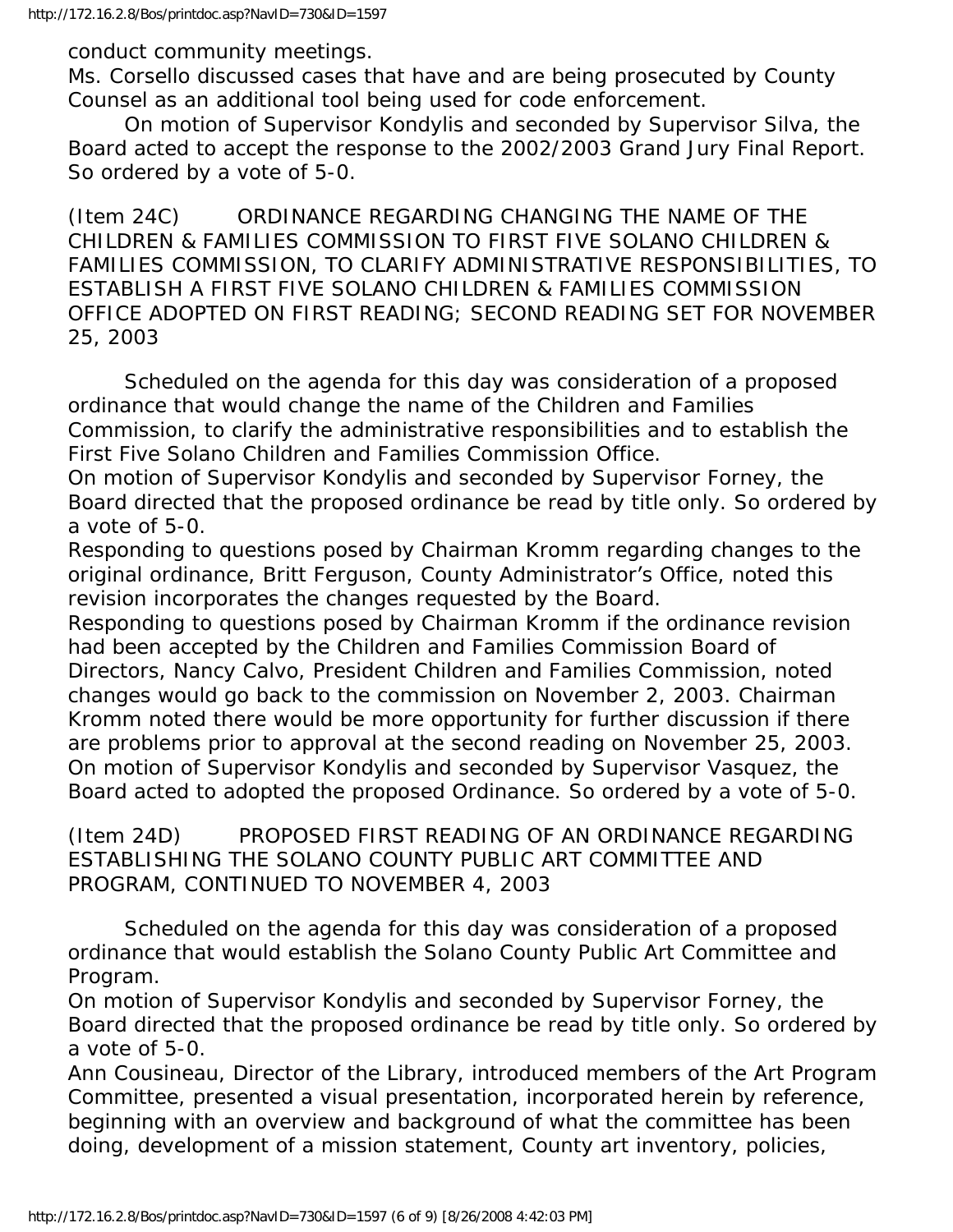guidelines and the ordinance.

Kanon Artiche, County Architect, continued the visual presentation outlining the County Administrative Center (CAC) locations where the art will be placed, and discussed the possible use of commissioned art for permanent and rotating selections throughout the building and courtyard areas.

Gemmi Grossi, Chief Probation Officer, continued the presentation outlining the areas where inscriptions would be placed, and the various inscriptions that were chosen by the committee. Ms. Grossi described areas in the Board chamber anti room that will be available for the seven cities in the County to display art from that city, and the need for review of the entire art program for public buildings.

John Taylor, County Administrator's Office, discussed the growing extent of the project with the increasing County construction projects, the proposed policies and guidelines through the proposed ordinance, the purpose of the program, composition of the proposed committee, roles and responsibilities, staffing, exhibition objectives, guidelines and protocol, an appeal process, and a 1.5% set aside from construction projects for public art.

Ms. Cousineau noted this program supports two of the Boards priorities to improve the lives of children and investing in the future, and proposed the policies and guidelines should encompass all County facilities.

Responding to concerns voiced by Supervisor Vasquez regarding the inscriptions, Ms. Cousineau noted these inscriptions are being proposed by the steering committee. Supervisor Vasquez suggested looking at additional quotations that could be used for the inscriptions.

Supervisor Kondylis feels the Solano County Arts Council could be designated to choose the art, and suggested choosing art done by Solano County artists. Supervisor Kondylis voiced concern with the position of Exhibit Coordinator, with restrictions on the art to be displayed, and the need for special consideration for art programs such as with the mentally ill, responding Mr. Taylor discussed the concept of an Exhibit Coordinator as a portion of duties

assigned to a staff person in the Architects Office and the time that could be involved. Mr. Taylor noted the restrictions are proposed to limit obscene, violent or derogatory art toward any person.

Supervisor Kondylis would like to see more involvement by community members and the Arts Council in this process and preferences given to Solano County artists.

Supervisor Silva discussed art in public places and not an art museum, agrees that the Solano County Arts Commission should be involved, would like further consideration of the inscriptions, discussed the public building art program in Benicia, and feels there should be clarification in the ordinance on how an alternate commission member would be used.

Supervisor Kromm suggested utilizing permanent display cases for youth groups such as 4H to encourage ways to get kids involved, the committee should have more input from the art community, feels better results for management of the art if done by an art group such as the Art Council, responding to these comments Mr. Taylor discussed the need to maintain the integrity of the building, and reiterated the justification for the division of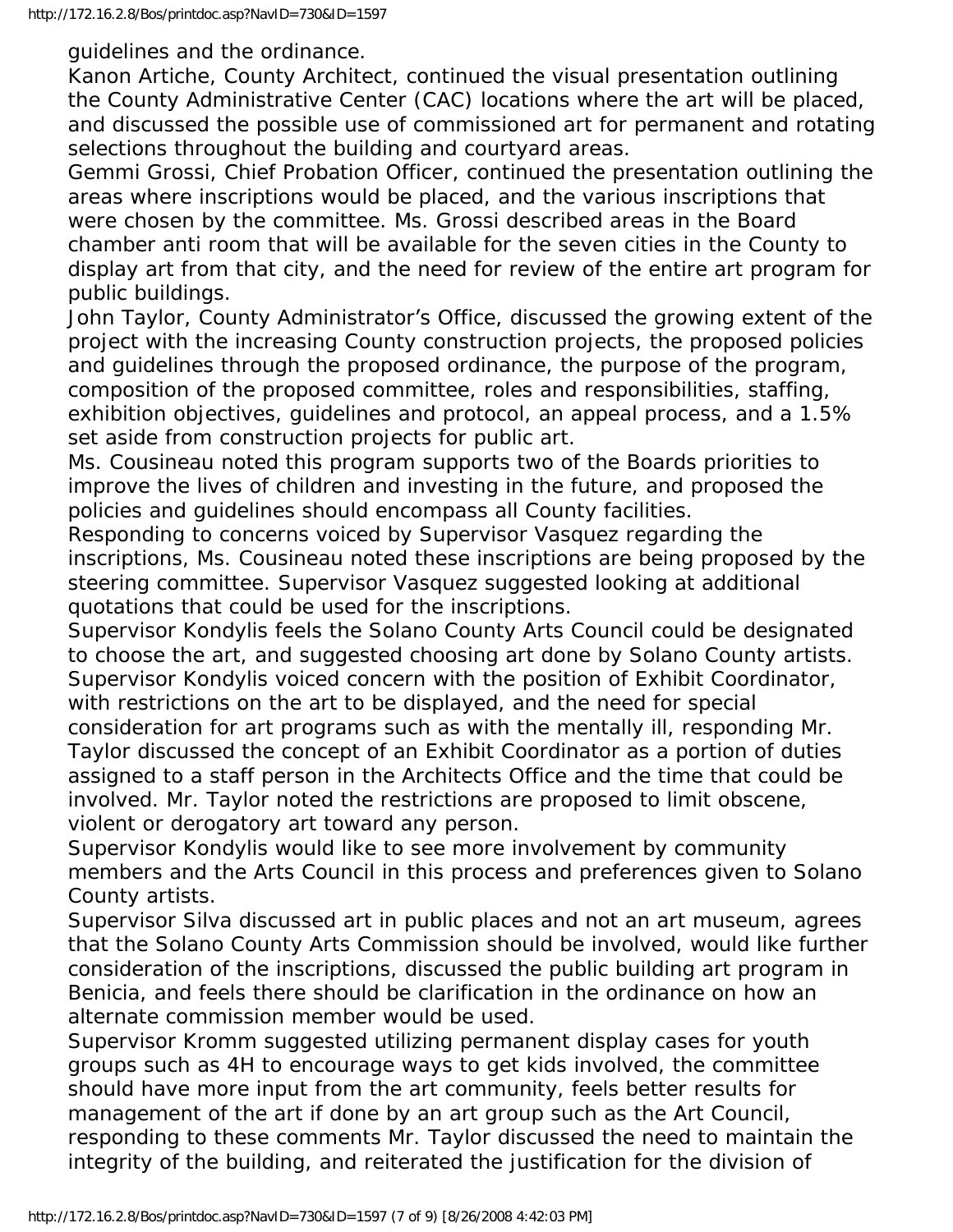Buildings and Grounds to deal with placement of art to have the least impact on the building.

Responding to questions posed by Chairman Kromm why the Director of Library Services is proposed to be a permanent member on the committee, Ms. Cousineau noted the committee felt the Library Director would be beneficial with the work done by the library with displays and exhibits, and the library as champions of intellectual freedom.

Responding to questions posed by Chairman Kromm regarding other quotations should be considered before the inscriptions are done, Mr. Artiche noted who the quotations are attributed to.

Supervisor Silva feels there should be a representative from the Solano County Arts Alliance on the committee, and the committee should work in close collaboration with the Solano County Arts Alliance that could facilitate with future possibilities of a County museum.

Supervisor Vasquez suggested including someone from the museums to help connect the past of the County.

Ms. Cousineau discussed the reasoning behind the makeup of the initial committee and the goal for a real arts commission to ultimately take over that responsibility, there is the recommendation for a member of the Arts Council to be on the committee, the competing artists and the regional aspect that needs to be considered, and other considerations on how to proceed with the best approach in choosing artists.

Assistant County Administrator Darby Hayes noted the time sensitivity in determining which quotations would be used for the inscriptions.

Supervisor Kondylis suggested considering quotes from a diverse group of people.

County Administrator Michael Johnson congratulated the committee on the work that has been done, and suggested the Board review the quotes considered by the committee.

Chairman Kromm noted a consensus to look at the quotations for further consideration, and the matter to be brought back on November 4, 2003.

## APPOINTMENTS/RESIGNATIONS TO BOARDS AND COMMISSIONS:

 On motion of Supervisor Kondylis and seconded by Supervisor Forney, the Board acted to approve the following appointments and/or resignations to Boards and Commissions. So ordered by a vote of 5-0.

(Item 25A) TOM R. LAVRAR APPOINTED TO THE SUISUN-FAIRFIELD CEMETERY DISTRICT (DISTRICT 4), as outlined in the Agenda Submittal dated October 28, 2003, incorporated herein by reference.

(Item 25B) ELECTION DATE OF DECEMBER 9, 2003 VACATED AND JANUARY 25, 2004 APPOINTED AS THE ELECTION DATE FOR INITIAL